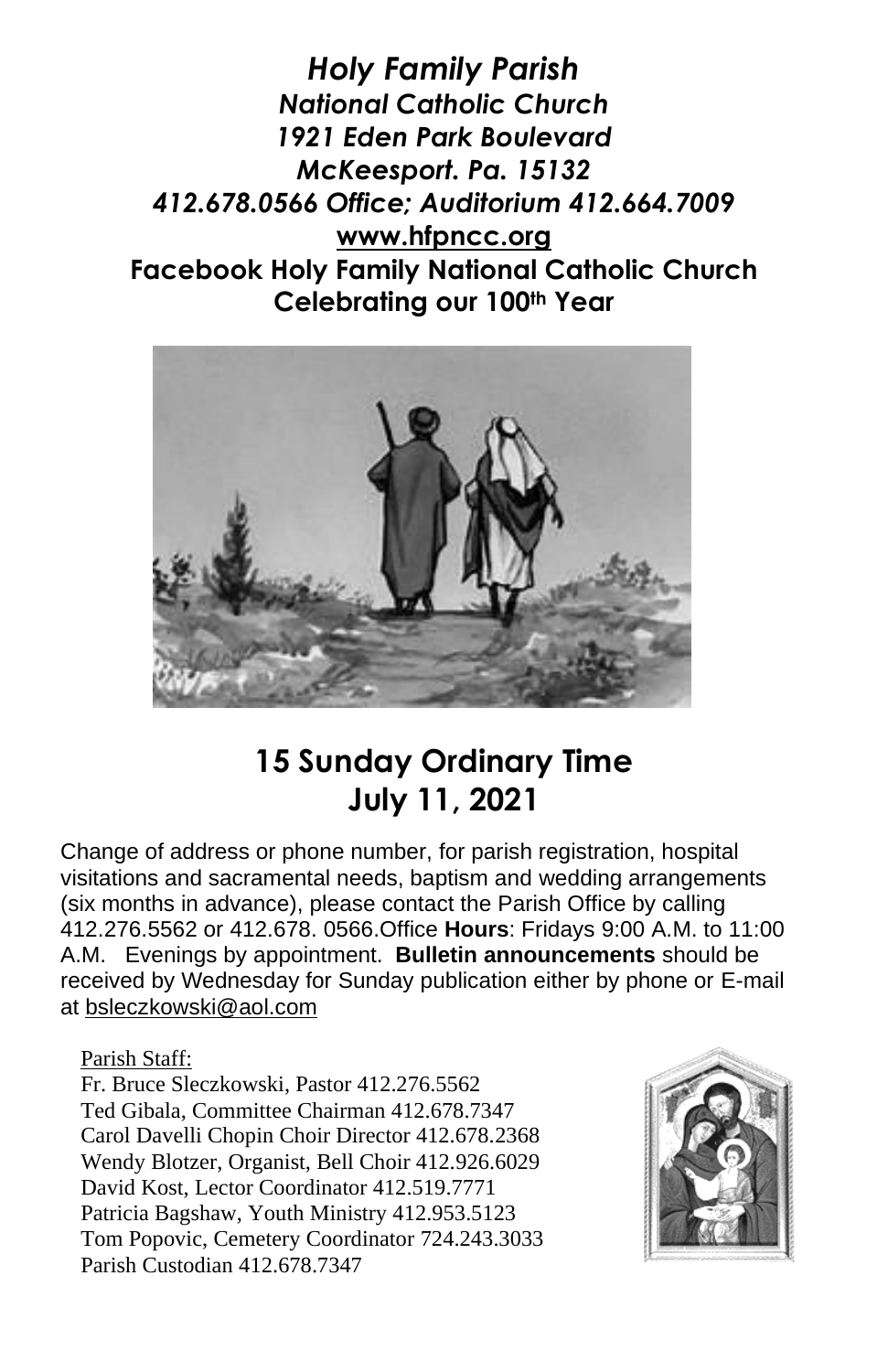Discipleshi <sup>3</sup> "By this my Father is glorified, that you bear

much fruit and so prove to be my disciples." JOHN 15:8

## **THIS WEEK**

**Sunday, July 11, 2021 15 Ordinary Time** Holy Mass 9:00 A.M. **+Anthony Palko** (92nd birthday) Int. wife Frances Palko; **+Helen Popovic** Int. David & Sandy Kost; **+Walter Davis**  $(20<sup>th</sup> Ann.)$  Int. Shawn & Val Davis

**Thursday, July 15, 2021** Parish Council Meeting 7:00 P.M.

**Sunday, July 18, 2021 16 Ordinary Time** Holy Mass 9:00 A.M. **+Angelo & + Josephine Tarli** Int. Steffania Piekielek **+Jane McKee Hardman** Int. Lenny & Kathy Guy; **+Blanche Lagesse & +Evelyn Sleczkowski** Int. Lagesse & Sleczkowski families

*In conjunction with the state regulations and in* 

*accordance with our bishops, masks will not be required for Holy Mass attendance. Masks can be worn at the discretion of the individual. We ask that you keep to all safety precautions*

> **United National Choirs** 35th General Convention/27th Music Workshop

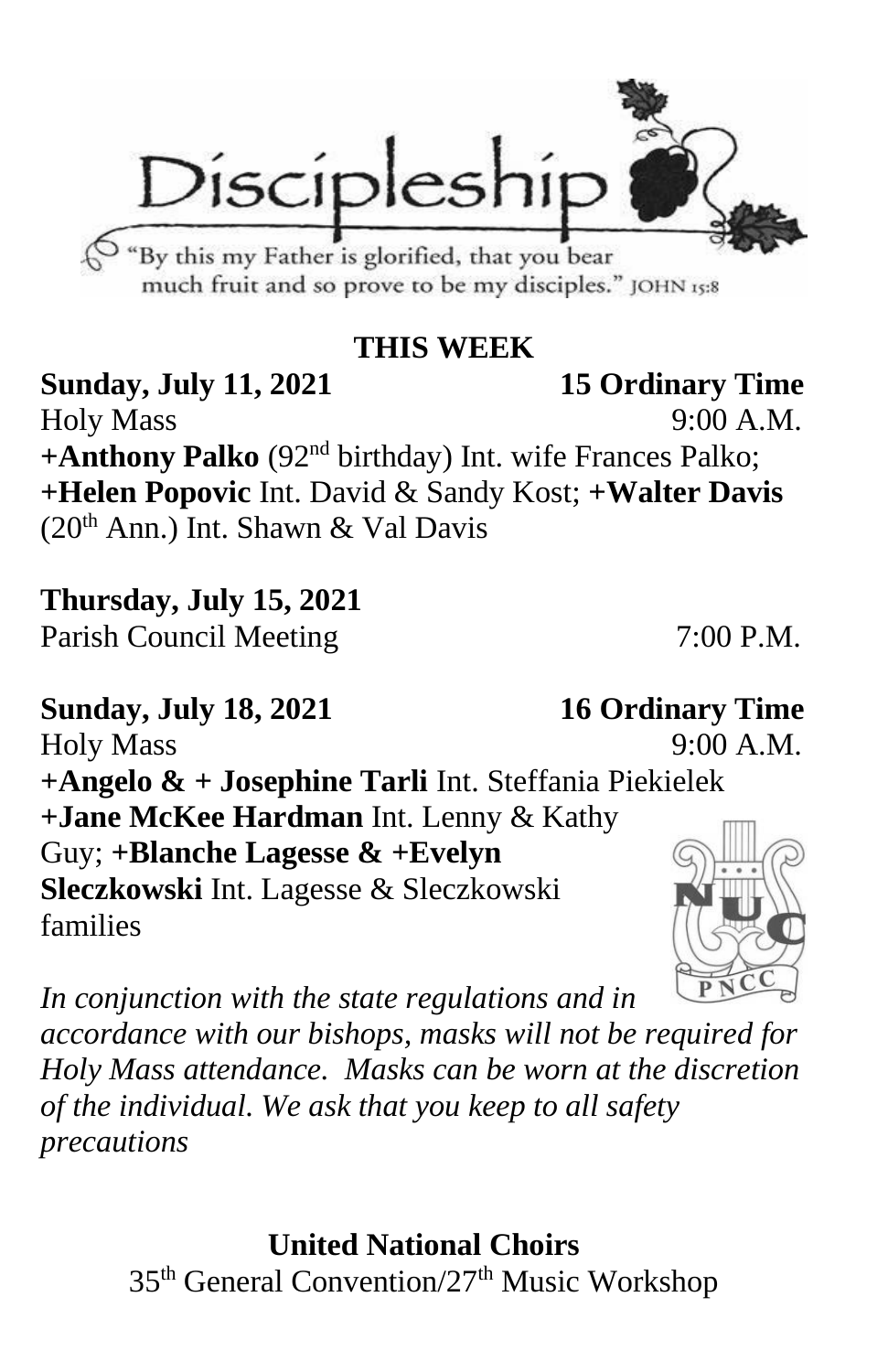## Concert & Auction

For the first time the NUC Convention & Music Workshop as a hybrid event: in-person and on-line. For those who wish to participate via Zoom, convention cost is \$20 per person and workshop cost is \$50. The convention will be held on Wednesday, August 4<sup>th</sup> and Workshop on Thursday August 5<sup>th</sup> and Friday August 6<sup>th</sup>. For any questions contact Cathy Bilinski. Her email address is nucscholarship@gmail.com.



For more information contact Kristen Korenoski @412.848.9215

Again, it is prophecy that is for today's liturgy. Here, we concentrate on the sending of prophets, the entrusting of the mission to them, and most importantly the necessary qualifications to be a prophet. The only qualification necessary is an open ear, to hear the mandate from God. We see this in Amos, the simple shepherd, and in the Twelve, called by Jesus from their humble occupations, which no one would have thought qualified them to speak on 'religious' themes. As last week, the possibility of rejection and failure is quite explicitly treated ‑ Jesus instructs the Apostles in what to do if they are ignored. When the Gospel simply states, "So they set off to preach repentance..." we can imagine all that was in their minds and hearts as they did so. They had heard the call of Jesus and allowed it into their hearts: this was all they needed to go out and speak his words.